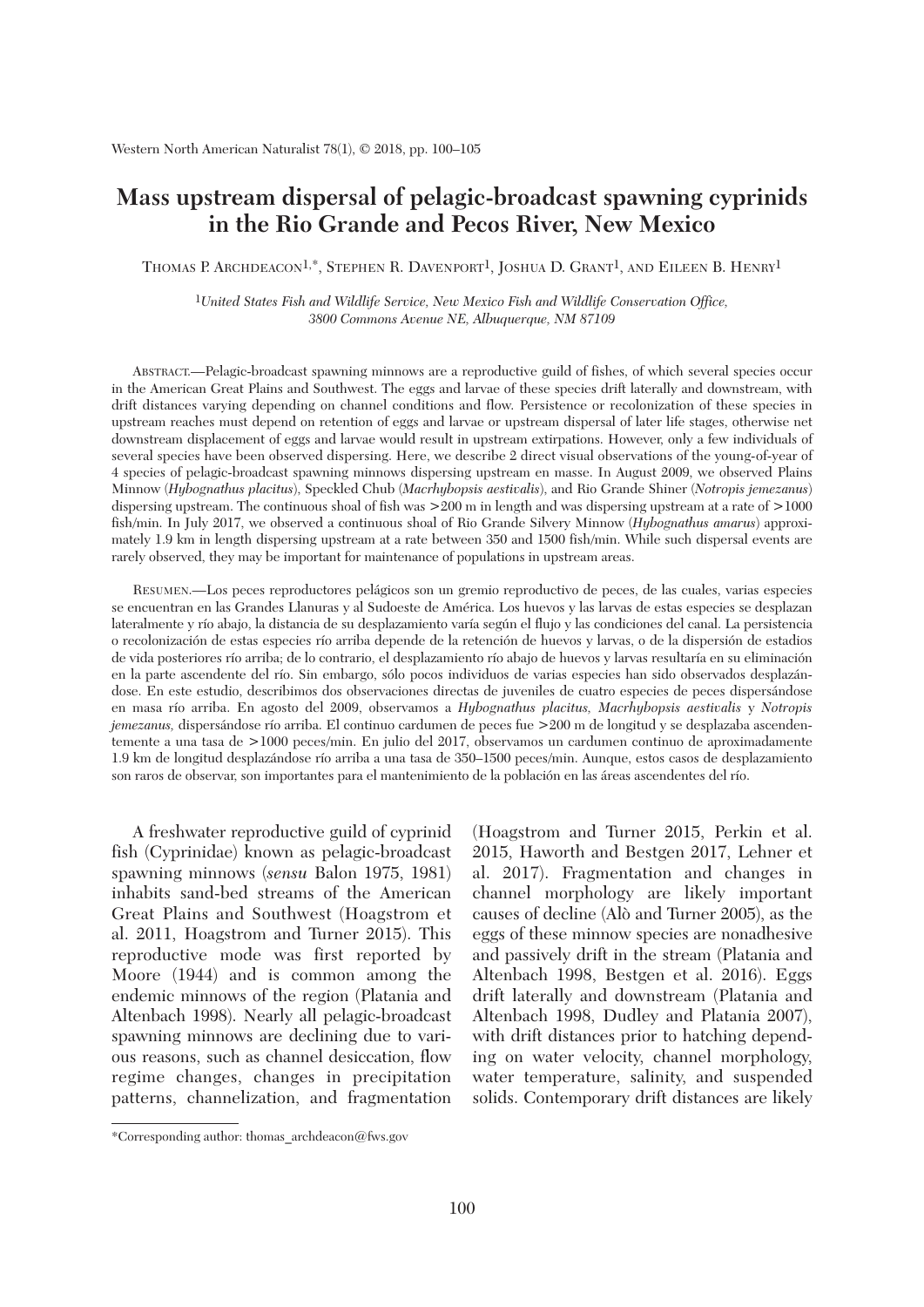much longer compared to historical drift distances because of increased channelization, changes in flow regime, and lack of habitats to entrain and retain eggs and drifting larval fish (Dudley and Platania 2007, Widmer et al. 2012, Medley and Shirey 2013).

 Although historical drift distances of eggs and larvae may have been shorter than contemporary distances, the eggs and larvae of these species are exposed to constant unidirectional drift. Recolonization and persistence of these species in upper stream reaches must depend on retention of at least some eggs or upstream dispersal of later life stages, otherwise net downstream displacement of eggs and larvae would result in upstream extirpations (Fausch and Bestgen 1997). Known as the "drift paradox," persistence of macroinvertebrates in upper reaches of streams in spite of downstream drift of eggs and larvae was noted by Müller (1954) and could be explained by upstream migration of aerial adult life stages. However, not all aquatic macroinvertebrates have aerial adult stages, and persistence must be accomplished by another mechanism. Computer simulations suggest that the drift paradox in these species can be explained by density dependence and small-scale (e.g.,  $\lt 10$  m) upstream movements (Anholt 1995, Humphries and Ruxton 2002). The resolution of the drift paradox by density dependence and upstream dispersal events may apply to pelagic-broadcast spawning minnows' life-history strategies as well. However, there are few observations of these fishes actually dispersing. Here, we describe 2 direct visual observations of pelagic-broadcast spawning minnows moving upstream en masse.

 On 18 August 2009, we (TPA and SRD) observed upstream movement of a large number of pelagic-broadcast spawning minnow species in the Pecos River near Lake Arthur in southern Chaves County, New Mexico. Upon arriving at the site, we noticed a column of small fishes moving upstream in the margin of the stream. We used several timed counts of fish moving past a fixed point to extrapolate a movement rate of approximately 1800 fish/min. The water depth was 0.11 m where the fish were moving. The fish moved into and through a large shoreline pool. We determined that the shoal of fish extended at least 200 m upstream, but we made no effort to determine the full linear extent of the shoal.

The shoal of fish continued moving during our entire sampling period of 70 min. We collected fish by seining into the shoal of moving fish, collecting 6 Rio Grande Shiner (*Notropis jemazanus*) ranging in standard length (SL) from 24 to 26 mm, a single Speckled Chub (*Macrhybopsis aestivalis*) at 22 mm SL, and a single nonnative Plains Minnow (*Hybognathus placitus*) at 32 mm SL; all were young-of-year fishes based on length (Taylor and Miller 1990, Horwitz et al. 2011). We also seined into the shoal of fish with a  $3.0 \times 1.8$ -m flat seine (mesh size = 3.2 mm) pulled through the pool (maximum depth  $= 0.61$  m). We subsampled the seine haul catch and preserved what we estimated to be approximately one-third of the total catch. We preserved 36 Red Shiner (*Cyprinella lutrensis*)*,* which is not a pelagicbroadcast spawning species, 46 Plains Minnow, 1 Speckled Chub, and 2 Rio Grande Shiner, all of which belong to the pelagic-broadcast spawning guild (Platania and Altenbach 1998).

 On 12 July 2017, we (TPA, EBH, JDG) observed a large shoal of Rio Grande Silvery Minnow (*Hybognathus amarus*) moving upstream in the Rio Grande on Bosque Del Apache National Wildlife Refuge, Socorro County, New Mexico. During our observation and collection activities for fish rescue during summer drying (see Archdeacon [2016] for a description), we encountered an area of continuous flow >1.9 km long that was apparently supported by seepage from river banks. This area of continuous flow was bounded both upstream and downstream by areas of discontinuous flow (i.e., river drying). We observed a nearly continuous shoal of fish moving through shallow water (0.04–0.06 m deep) that was connecting deeper pools (0.3–0.6 m deep). We collected fish as described above. Of the fish collected, we found 100% Rio Grande Silvery Minnow in seine hauls of the fish moving between pools. These fish were collected alive and transported to areas with perennial flow. We also seined pools in the area of continuous flow and collected the typical spe cies assemblage common to the Middle Rio Grande (Archdeacon et al. 2015), dominated by Common Carp (*Cyprinus carpio*) and Rio Grande Silvery Minnow. We used timed counts of fish moving past a fixed point to extrapolate numbers of fish moving, as described above, and to determine a swimming speed. Rio Grande Silvery Minnow counts ranged from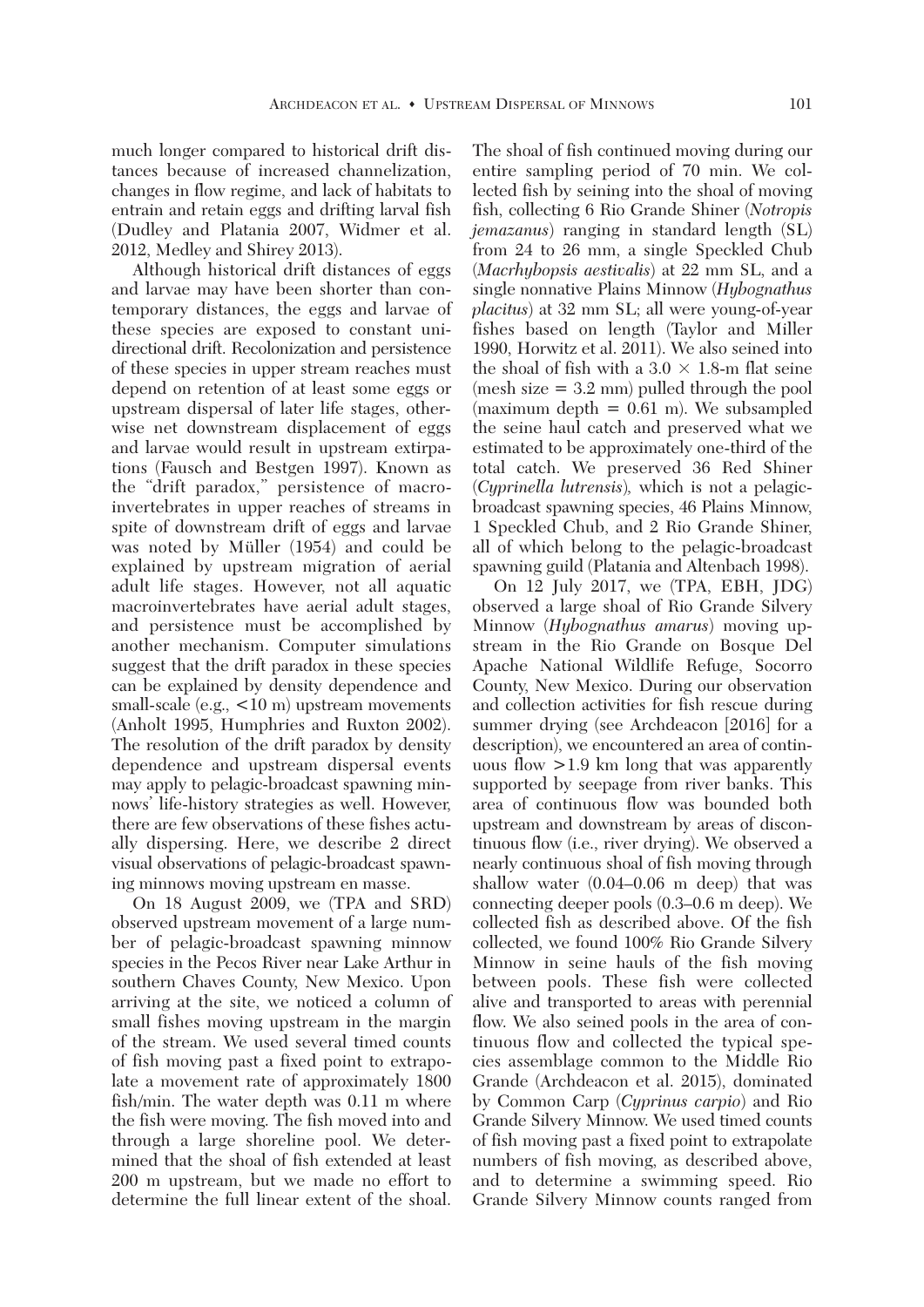approximately 400 to 1500 fish/min as fish swam about 0.2 m/s. The continuous shoal was observed for over an hour on 12 July 2017. These observations of upstream movement continued through 14 July 2017, though the continuous shoal of Rio Grande Silvery Minnow was only observed on 12 July 2017. After 12 July 2017, smaller shoals (e.g., <100 to 1000 fish) were observed moving between pools all day during fish rescue activities, which took place for approximately 9 hours each day. From 12 July to 14 July, we moved approximately 46,000 Rio Grande Silvery Minnow, of which >99.9% were young-ofyear (i.e., <35 mm SL). By 14 July 2017, the upstream-most pool of the segment contained thousands of dead or dying fish, consisting of Common Carp and Channel Catfish (*Ictalurus punctatus*). By 15 July 2017, discontinuous pools had formed in the area. At this time, collecting Rio Grande Silvery Minnow became more difficult. Also, we noted that very few fish were attempting to move upstream in the few areas where pools were still connected.

 There is growing evidence of upstream dispersal in pelagic-broadcast spawning minnows, but observations of dispersal are rare in the literature for many reasons. Minnows generally live in turbid streams and are not easily visible. They are too small for telemetry, are too small in younger life stages to allow use of passive integrated transponder (PIT) tags (Archdeacon et al. 2009), and are generally short lived (Hatch 1985, Fausch and Bestgen 1997, Horwitz et al. 2011). Additionally, recapture rates from tagging studies are often too low to allow robust inferences on movement rates (Platania et al. 2003, Archdeacon and Remshardt 2012). Advances in technology (e.g., visible implant elastomer tags, PIT tags, otolith microchemistry) have allowed observations or inference of dispersal distances for some species. Platania et al. (2003) used visible implant elastomer tags to document upstream movement up to 25 km of Rio Grande Silvery Minnow, while Archdeacon and Remshardt (2012) used PIT tags to record movements of the same species up to 19.7 km upstream. Rio Grande Silvery Minnow are physiologically capable of even more extensive movements than observed in the wild (Platania et al. 2003, Bestgen et al. 2010, Archdeacon and Remshardt 2012). Although Flathead Chub (*Platygobio gracilis*) produce demersal eggs, the eggs are nonadhesive and passively drift downstream, similar to eggs of pelagic-broadcast spawning species (Bestgen et al. 2016). Flathead Chub moved as far as 33 km upstream in Colorado streams until impeded by barriers (Walters et al. 2014). In the Pecos River, New Mexico, otolith microchemistry studies determined that some individuals of Pecos Bluntnose Shiner (*Notropis simus pecosensis*) moved as far upstream as 56 km while others remained near natal areas. Finally, Arkansas River Shiner (*Notropis girardi*) and Plains Minnow moved upstream as far as 214 km, and Peppered Chub (*Macrhybopsis tetranema*) moved as far as 52 km (Wilde 2016). Average movements were smaller for these 3 species, but all had net upstream movement (Wilde 2016). Increased numbers of fishes are often found below dams (Koster 1957, Bestgen and Platania 1990, 1991, Walters et al. 2014). However, we know of only one other direct visual observation of pelagicbroadcast spawning minnows dispersing upstream, which involved 45 Plains Minnow traveling 250 m upstream in 15 min (Fausch and Bestgen 1997). These rare "black swan" events are usually ignored, but should be considered for a better understanding of the species ecology and management (Nuñez and Logares 2012). Further, due to the difficulties in observing mass dispersals outlined above, these events may not be rare and may actually occur regularly.

 Typically, dispersal, including long-distance dispersal, is regarded as an important process for species even if it occurs rarely (Trakhtenbrot et al. 2005). For example, growing research in marine ecology suggests that both retention of larvae and long-distance dispersal are important for the resilience of reef fishes (Jones et al. 2009). In the Rio Grande, several authors have dismissed the importance of upstream dispersal in pelagic-broadcast spawning minnows or altogether denied that it occurs. For example, Medley and Shirey (2013) suggested that the removal of barriers to fish passage was unnecessary, given that no evidence had been provided that Rio Grande Silvery Minnow engage in long-distance upstream migrations. Similarly, a review panel suggested that requirements for fish passage at barriers would have little benefit to Rio Grande Silvery Minnow because "they do not move en masse in migratory fashion" and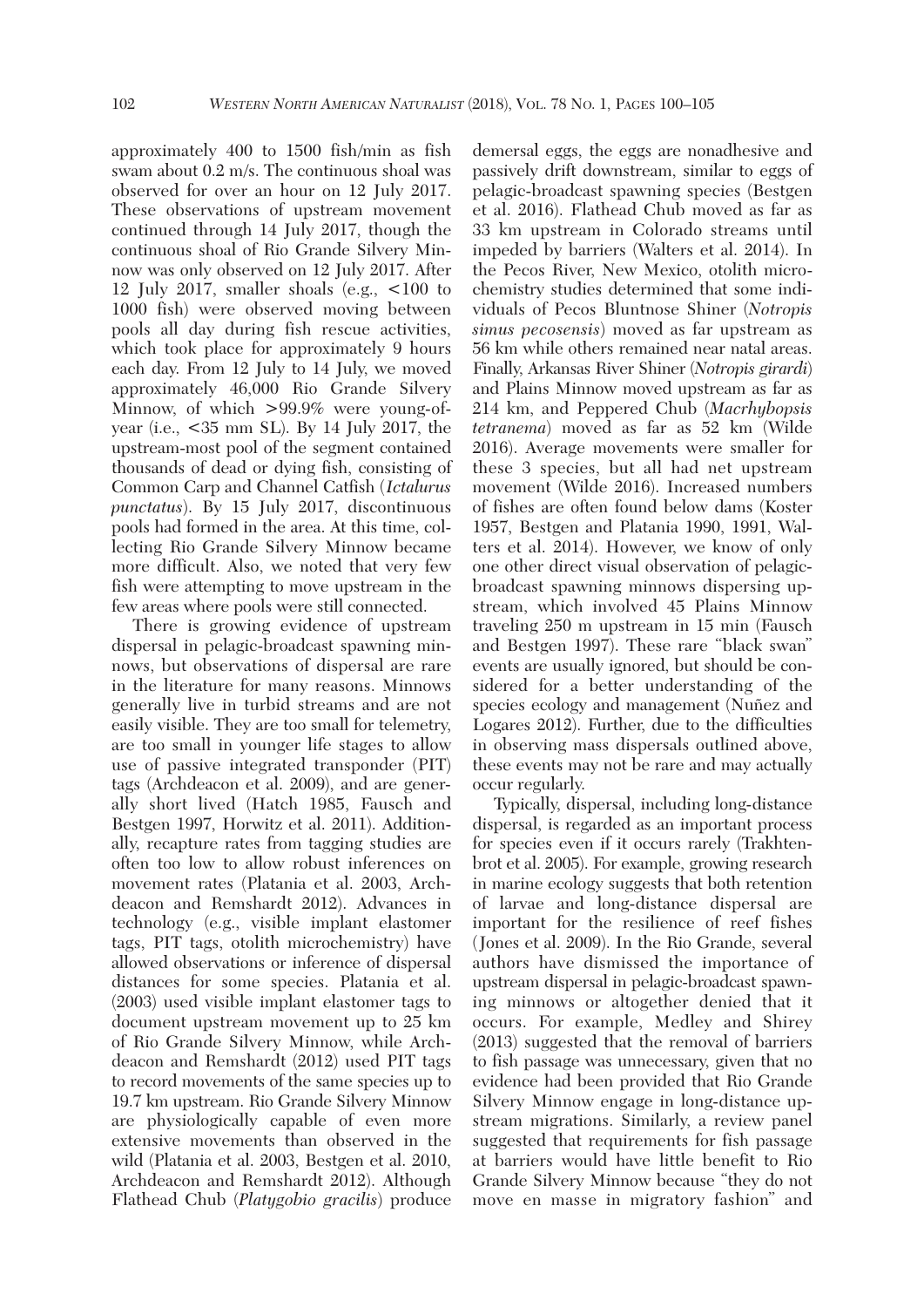exhibit only a few individual upstream dispersers whose potential importance to the population was discounted (PBS&J 2011). Finally, some authors have suggested that if eventual upstream migration is the mechanism required to maintain population persistence, there should be some tangible evidence of it occurring (Noon et al. 2017). Failing to account for the importance of upstream dispersal potentially hinders recovery efforts by ignoring important ecological and natural history observations.

 We note confusion over the terms "migration" and "dispersal" with regard to the life history of pelagic-broadcast spawning minnows (e.g., PBS&J 2011, Medley and Shirey 2013, Noon et al. 2017), though we are not the first to recognize this (Platania et al. 2003, Ronce 2007, Semlitsch 2008). Dispersal is the permanent, one-way movement of individuals or propagules with potential for gene flow (Ronce 2007). Migration is the regular, directed movement of all or most of the individuals in a population between 2 different habitats (Wootton 1998, Semlitsch 2008). For broadcast spawning minnows, persistence in upper reaches appears to be accomplished through dispersal (Fausch and Bestgen 1997, Platania et al. 2003, Archdeacon and Remshardt 2012, Chase et al. 2015, Wilde 2016) but may involve migration to spawning areas (Walters et al. 2014). Regardless, barriers to fish movement impede both dispersal and migration.

 One important consideration for management of pelagic-broadcast spawning minnows is the size of the fish we observed moving. In both the Pecos River and Rio Grande, we observed movements of young-of-year individuals. Swim tests have focused on adult Rio Grande Silvery Minnow (Bestgen et al. 2010), but studies of fish passage structures should consider the swimming capabilities of youngof-year fishes as well, because this life stage may be the most likely to disperse upstream. We suggest further research of the swimming capabilities of young-of-year pelagic-broadcast spawning minnows, as well as the frequency and importance of upstream dispersal events.

We report 2 direct visual observations of 4 species of pelagic-broadcast spawning minnows moving upstream en masse during low-flow events. Although the antecedent conditions differed, the water velocities and depths the fish were moving through were similar. Fish were exhibiting positive rheotaxis, but it is unclear whether there was an external stimulus, as the Pecos River observations occurred in a flowing river, while the Rio Grande observations occurred in a flowing but isolated stretch. Though it is conceivable that Rio Grande Silvery Minnow were moving upstream in response to stream drying, these particular individuals (at least 46,000) were trapped in an area that did not lead to perennial flow, and these fish would have perished if not translocated. Direct observations of small-bodied fish dispersing en masse are rarely recorded, but we advise against assuming without further research that these dispersal events do not occur and are unimportant to the population.

## ACKNOWLEDGMENTS

 The findings and conclusions in this article are those of the authors and do not necessarily represent the views of the U.S. Fish and Wildlife Service. We thank Jason Davis, Joel Lusk, Justin Reale, and 2 anonymous reviewers for constructive comments on the manuscript. All voucher specimens collected were accessioned into the Museum of Southwestern Biology, Department of Biology, University of New Mexico (catalog numbers 85822, 85823, 83801, and 83802 under ACC2006-V:23). Fish were collected under New Mexico Department of Game and Fish authorization number 1776 and Federal Fish and Wildlife permit TE676811-10. The work presented in this manuscript was partially funded by the U.S. Bureau of Reclamation, Albuquerque Area Office, New Mexico, Interagency Agreement R13PG40023.

## LITERATURE CITED

- ALÒ, D., AND T.F. TURNER. 2005. Effects of habitat fragmentation on effective population size in the endangered Rio Grande Silvery Minnow. Conservation Biology 19:1138–1148.
- ANHOLT, B.R. 1995. Density dependence resolves the stream drift paradox. Ecology 76:2235–2239.
- ARCHDEACON, T.P. 2016. Reduction in spring flow threatens Rio Grande Silvery Minnow: trends in abundance during river intermittency. Transactions of the American Fisheries Society 145:754–765.
- ARCHDEACON, T.P., K.R. HENDERSON, T.J. AUSTRING, AND R.L. COOK. 2015. Comparison of fish communities at random and nonrandom locations in a sand-bed river. North American Journal of Fisheries Management 35:578–585.
- ARCHDEACON, T.P., AND W.J. REMSHARDT. 2012. Observations of hatchery-reared Rio Grande Silvery Minnow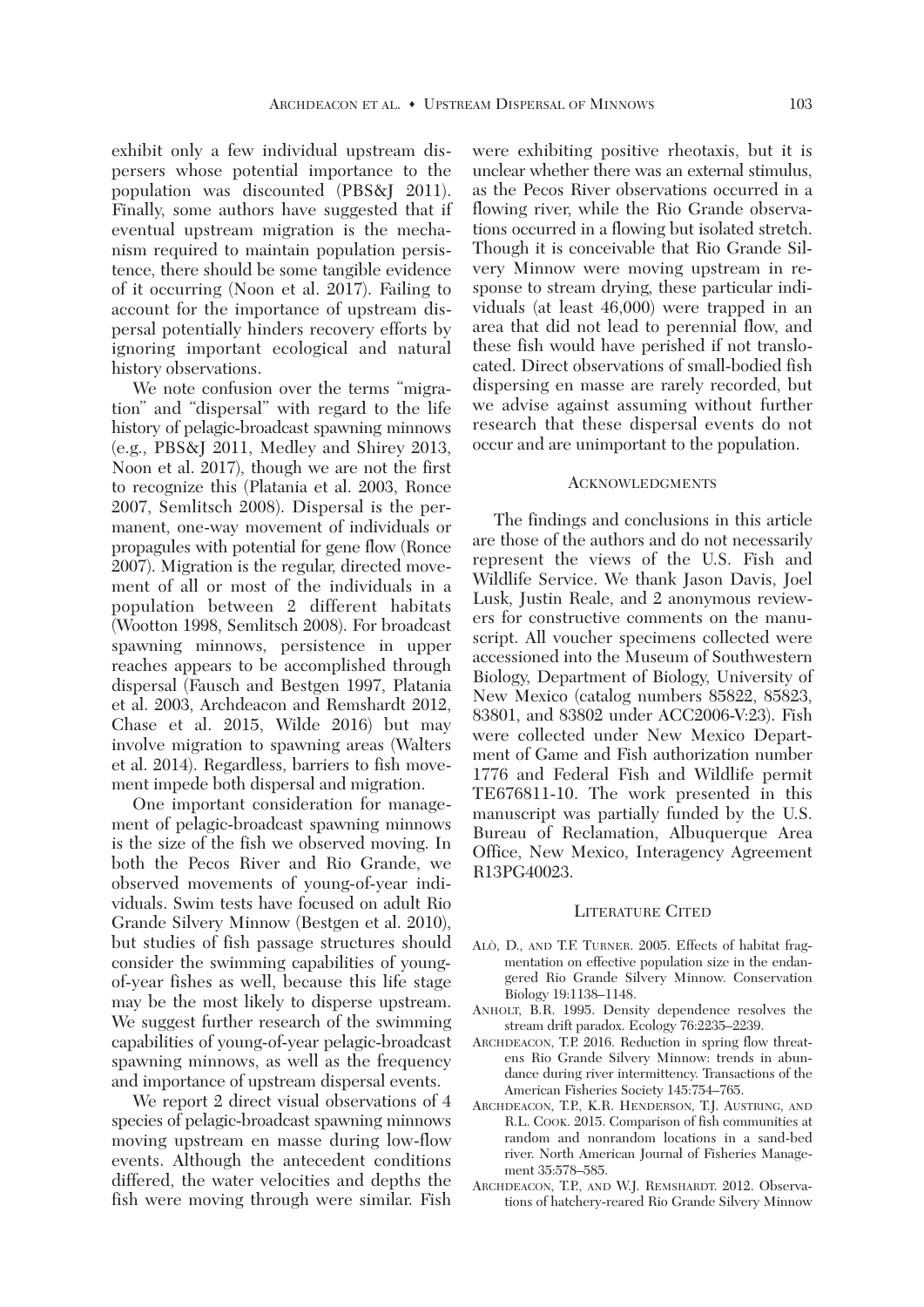using a fishway. North American Journal of Fisheries Management 32:648–655.

- ARCHDEACON, T.P., W.J. REMSHARDT, AND T.L. KNECHT. 2009. Comparison of two methods for implanting passive integrated transponders in Rio Grande Silvery Minnow. North American Journal of Fisheries Management 29:346–351.
- BALON, E.K. 1975. Reproductive guilds of fishes: a proposal and definitions. Journal of the Fisheries Resources Board of Canada 32:821–864.
- BALON, E.K. 1981. Additions and amendments to the classification of reproductive style in fishes. Environmental Biology of Fishes 6:377–389.
- BESTGEN, K.R., H.J. CROCKETT, M.R. HAWORTH, AND R.M. FITZPATRICK. 2016. Production of nonadhesive eggs by Flathead Chub and implications for downstream transport and conservation. Journal of Fish and Wildlife Management 7:434–443.
- BESTGEN, K.R., B. MEFFORD, J.M. BUNDY, C.D. WALFORD, AND R.I. COMPTON. 2010. Swimming performance and fishway model passage success of Rio Grande Silvery Minnow. Transactions of the American Fisheries Society 139:433–448.
- BESTGEN, K.R., AND S.P. PLATANIA. 1990. Extirpation of *Notropis simus simus* (Cope) and *Notropis orca* Woolman (Pisces: Cyprinidae) from the Rio Grande in New Mexico, with notes on their life history. Occasional Papers of the Museum of Southwestern Biology 6:1–8.
- BESTGEN, K.R., AND S.P. PLATANIA. 1991. Status and conservation of the Rio Grande Silvery Minnow, *Hybognathus amarus.* Southwestern Naturalist 36:225–232.
- CHASE, N.M., C.A. CALDWELL, S.A. CARLETON, W.R. GOULD, AND J.A. HOBBS. 2015. Movement patterns and dispersal potential of Pecos Bluntnose Shiner (*Notropis simus pecosensis*) revealed using otolith microchemistry. Canadian Journal of Fisheries and Aquatic Sciences 72:1575–1583.
- DUDLEY, R.K., AND S.P. PLATANIA. 2007. Flow regulation and fragmentation imperil pelagic-spawning riverine fishes. Ecological Applications 17:2074–2086.
- FAUSCH, K.D., AND K.R. BESTGEN. 1997. Ecology of fishes indigenous to the central and southwestern Great Plains. Pages 131–166 *in* F.L. Knopf and F.B. Samson, editors, Ecology and Conservation of Great Plains Vertebrates. Springer-Verlag New York, NY.
- HATCH, M.D., W.H. BALTOSSER, AND C.G. SCHMITT. 1985. Life history and ecology of the Bluntnose Shiner (*Notropis simus pecosensis*) in the Pecos River of New Mexico. Southwestern Naturalist 30:555–562.
- HAWORTH, M.R., AND K.R. BESTGEN. 2017. Flow and water temperature affect reproduction and recruitment of a Great Plains cyprinid. Canadian Journal of Fisheries and Aquatic Sciences 74:853–863.
- HOAGSTROM, C.W., J.E. BROOKS, AND S.R. DAVENPORT. 2011. A large-scale conservation perspective considering endemic fishes of the North American plains. Biological Conservation 144:21–34.
- HOAGSTROM, C.W., AND T.F. TURNER. 2015. Recruitment ecology of pelagic-broadcast spawning minnows: paradigms from the ocean advance science and conservation of an imperilled freshwater fauna. Fish and Fisheries 16:282–299.
- HORWITZ, R.J., D.H. KELLER, P.F. OVERBECK, S.P. PLATA-NIA, AND R.K. DUDLEY. 2011. Age and growth of Rio Grande Silvery Minnow. Final report submitted to the U.S. Bureau of Reclamation, Albuquerque, NM.
- HUMPHRIES, S., AND G.D. RUXTON. 2002. Is there really a drift paradox? Journal of Animal Ecology 71:151–154.
- JONES, G.P., G.R. ALMANY, G.R. RUSS, P.F. SALE, R.S. STENECK, M.J.H. VAN OPPEN, AND B.L. WILLIS. 2009. Larval retention and connectivity among populations of corals and reef fishes: history, advances and challenges. Coral Reefs 28:307–325.
- KOSTER, W.J. 1957. Guide to the fishes of New Mexico. University of New Mexico Press, Albuquerque, NM.
- LEHNER, F., E.R. WAHL, A.W. WOOD, D.B. BLATCHFORD, AND D. LLEWELLYN. 2017. Assessing recent declines in Upper Rio Grande runoff efficiency from a paleoclimate perspective. Geophysical Letters 44:4124–4133.
- MEDLEY, C.N., AND P.D. SHIREY. 2013. Review and reinterpretation of Rio Grande Silvery Minnow reproductive ecology using egg biology, life history, hydrology, and geology information. Ecohydrology 6:491–505.
- MOORE, G.A. 1944. Notes on the early life history of *Notropis girardi.* Copeia 1944:209–214.
- MÜLLER, K. 1954. Investigations on the organic drift in North Swedish steams. Report to the Institute of Freshwater Research, Drottningholm 34:133–148.
- NOON, B., D. HANKIN, T. DUNNE, AND G. GROSSMAN. 2017. Independent science panel findings report: Rio Grande Silvery Minnow key scientific uncertainties and study recommendations. Prepared for the U.S. Army Corps of Engineers, Albuquerque District, on behalf of the Middle Rio Grande Endangered Species Collaborative Program. Prepared by GeoSystems Analysis, Inc., Albuquerque, New Mexico; [accessed August 2017]. http://riograndeam.wiki spaces.com/RGSM+Panel+Workshop
- NUÑEZ, M.A., AND R. LOGARES. 2012. Black swans in ecology and evolution: the importance of improbable but highly influential events. Ideas in Ecology and Evolution 5:16–21.
- PBS&J. 2011. Scientific review report San Acacia fish passage. Prepared for the Middle Rio Grande Endangered Species Collaborative Program, U.S. Bureau of Reclamation, Albuquerque, NM; [accessed August 2017]. http://riograndeam.wikispaces.com/file/ view/PBS%26J+2011.pdf
- PERKIN, J.S., K.B. GIDO, A.R. COOPER, T.F. TURNER, M.J. OSBORNE, E.R. JOHNSON, AND K.B. MAYES. 2015. Fragmentation and dewatering transform Great Plains stream fish communities. Ecological Monographs 85:73–92.
- PLATANIA, S.P., AND C.S. ALTENBACH. 1998. Reproductive strategies and egg types of seven Rio Grande Basin cyprinids. Copeia 1998:559–569.
- PLATANIA, S.P., M.A. FARRINGTON, W.H. BRANDENBURG, S.J. GOTTLIEB, AND R.K. DUDLEY. 2003. Movement patterns of Rio Grande Silvery Minnow *Hybognathus amarus* in the San Acacia Reach of the Rio Grande during 2002. Final report submitted to U.S. Bureau of Reclamation, Albuquerque, NM.
- RONCE, O. 2007. How does it feel to be a rolling stone? Ten questions about dispersal evolution. Annual Review of Ecology, Evolution, and Systematics 38:231–253.
- SEMLITSCH, R.D. 2008. Differentiating migration and dispersal processes for pond-breeding amphibians. Journal of Wildlife Management 72:260–267.
- TAYLOR, C.M., AND R.J. MILLER. 1990. Reproductive ecology and population structure of the Plains Minnow, *Hybognathus amarus* (Pisces: Cyprinidae) in central Oklahoma. American Midland Naturalist 123:32–39.